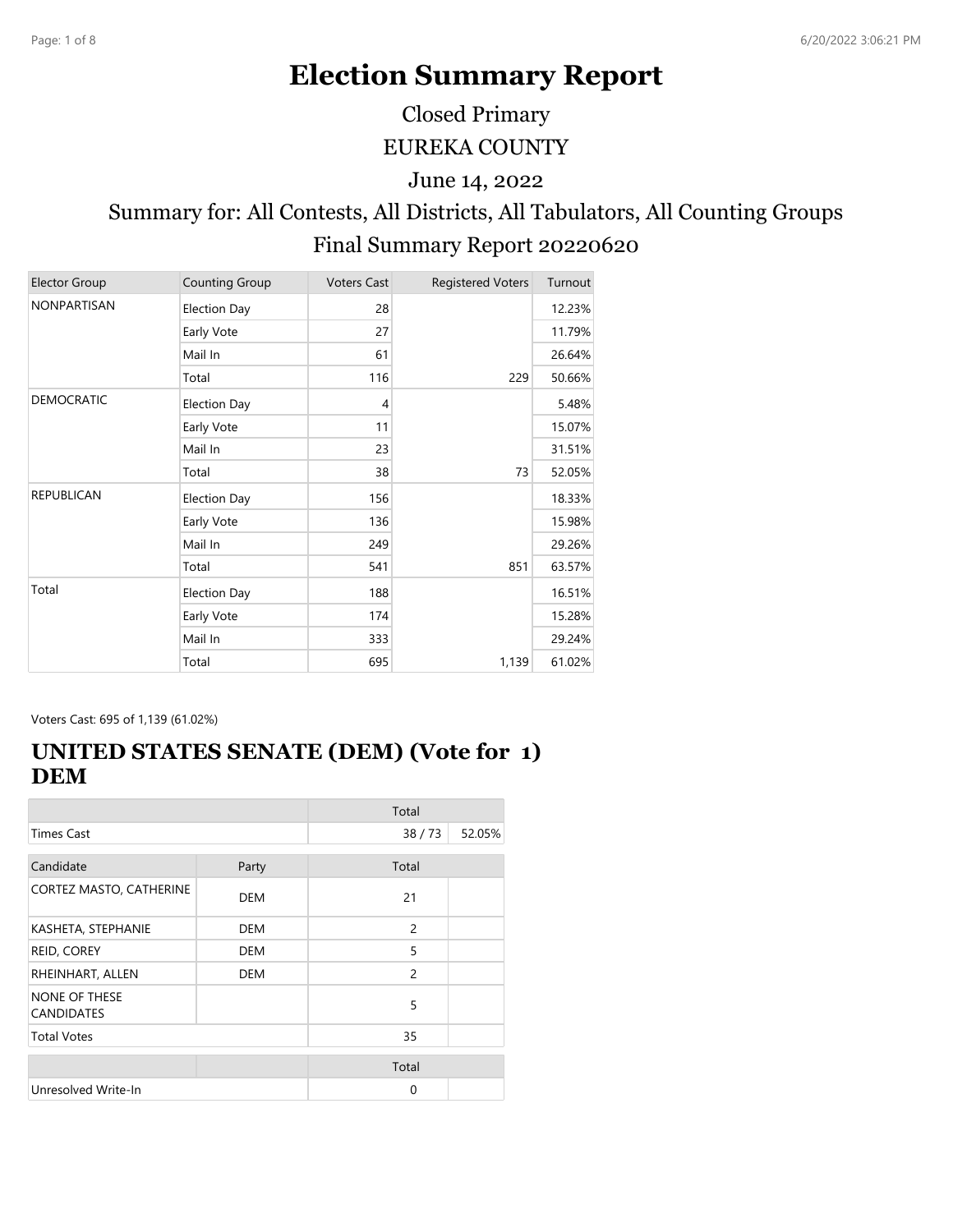#### **UNITED STATES SENATE (REP) (Vote for 1) REP**

|                                           |            | Total     |        |
|-------------------------------------------|------------|-----------|--------|
| <b>Times Cast</b>                         |            | 541 / 851 | 63.57% |
| Candidate                                 | Party      | Total     |        |
| <b>BROWN, SAM</b>                         | <b>REP</b> | 135       |        |
| CONRAD, WILLIAM "BILL"                    | <b>REP</b> | 8         |        |
| HOCKSTEDLER, WILLIAM<br>"BILL"            | <b>REP</b> | 5         |        |
| LAXALT, ADAM PAUL                         | <b>REP</b> | 318       |        |
| MENDENHALL, SHARELLE                      | <b>REP</b> | 8         |        |
| PERKINS, TYLER T.                         | <b>REP</b> | 8         |        |
| POLIAK, CARLO                             | <b>REP</b> | 1         |        |
| RODRIGUEZ, PAUL                           | <b>REP</b> | 6         |        |
| <b>NONE OF THESE</b><br><b>CANDIDATES</b> |            | 36        |        |
| <b>Total Votes</b>                        |            | 525       |        |
|                                           |            | Total     |        |
| Unresolved Write-In                       |            | 0         |        |

#### **UNITED STATES REPRESENTATIVE IN CONGRESS, DISTRICT 2 (DEM) (Vote for 1) DEM**

|                                      |            | Total          |        |
|--------------------------------------|------------|----------------|--------|
| Times Cast                           |            | 38/73          | 52.05% |
| Candidate                            | Party      | Total          |        |
| AFZAL, JOSEPH EDWARD                 | <b>DEM</b> | 3              |        |
| DOUCETTE, MICHAEL                    | <b>DEM</b> | 4              |        |
| <b>GORMAN, GEROLD LEE</b>            | <b>DEM</b> | $\overline{c}$ |        |
| HANIFAN, TIM                         | <b>DEM</b> | 4              |        |
| HANSEN, BRIAN J.                     | <b>DEM</b> | 6              |        |
| JOSHI, RAHUL A.                      | <b>DEM</b> | $\mathbf{0}$   |        |
| KRAUSE, ELIZABETH<br><b>MERCEDES</b> | <b>DEM</b> | 13             |        |
| <b>Total Votes</b>                   |            | 32             |        |
|                                      |            | Total          |        |
| Unresolved Write-In                  |            | 0              |        |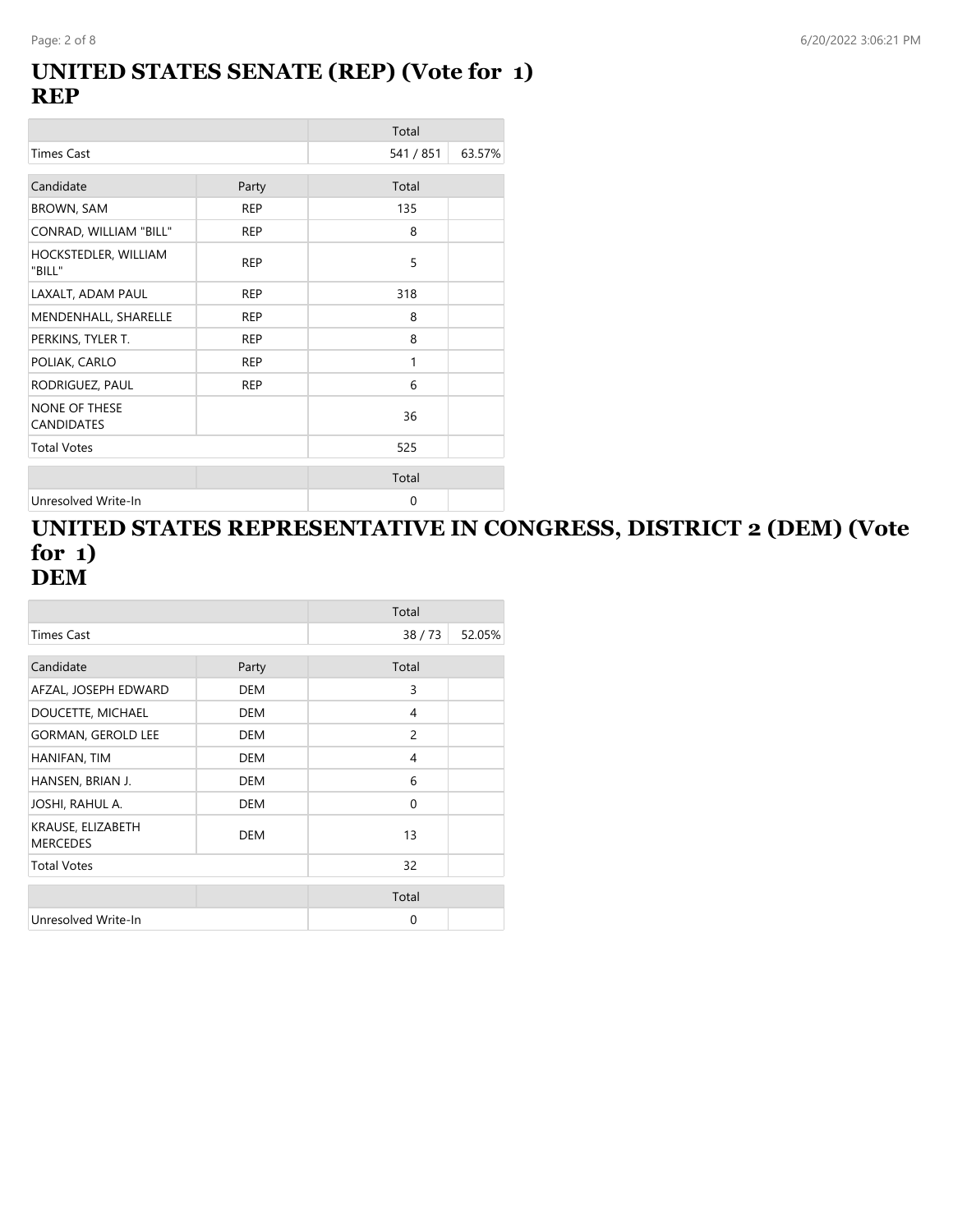#### **UNITED STATES REPRESENTATIVE IN CONGRESS, DISTRICT 2 (REP) (Vote for 1) REP**

|                                    |            | Total     |        |
|------------------------------------|------------|-----------|--------|
| <b>Times Cast</b>                  |            | 541 / 851 | 63.57% |
|                                    |            |           |        |
| Candidate                          | Party      | Total     |        |
| AMODEI, MARK E.                    | <b>REP</b> | 271       |        |
| <b>BECK, JOEL</b>                  | <b>REP</b> | 54        |        |
| NADELL, BRIAN                      | <b>REP</b> | 10        |        |
| SAMPSON, CATHERINE<br><b>MARIE</b> | <b>REP</b> | 56        |        |
| TARKANIAN, DANNY                   | <b>REP</b> | 114       |        |
| <b>Total Votes</b>                 |            | 505       |        |
|                                    |            | Total     |        |
| Unresolved Write-In                |            | $\Omega$  |        |

### **GOVERNOR (DEM) (Vote for 1) DEM**

|                                           |            | Total    |        |
|-------------------------------------------|------------|----------|--------|
| <b>Times Cast</b>                         |            | 38/73    | 52.05% |
| Candidate                                 | Party      | Total    |        |
| COLLINS, TOM                              | <b>DEM</b> | 11       |        |
| SISOLAK, STEVE                            | <b>DEM</b> | 21       |        |
| <b>NONE OF THESE</b><br><b>CANDIDATES</b> |            | 6        |        |
| <b>Total Votes</b>                        |            | 38       |        |
|                                           |            | Total    |        |
| Unresolved Write-In                       |            | $\Omega$ |        |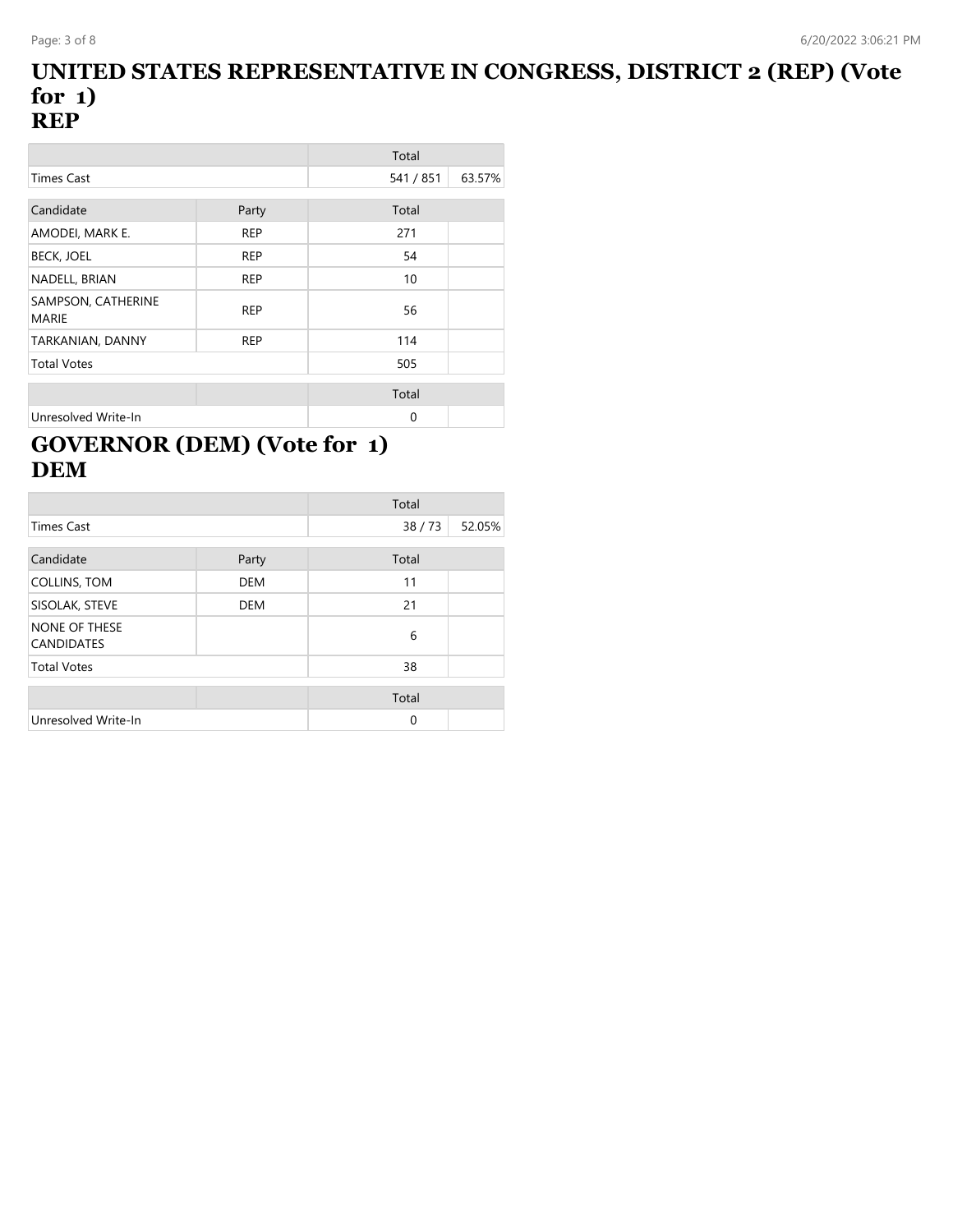### **GOVERNOR (REP) (Vote for 1) REP**

|                                           |            | Total          |        |
|-------------------------------------------|------------|----------------|--------|
| <b>Times Cast</b>                         |            | 541 / 851      | 63.57% |
| Candidate                                 | Party      | Total          |        |
| <b>EVANS, SEVEN ACHILLES</b>              | <b>REP</b> | 3              |        |
| EVERTSEN, GARY "RADAR"                    | <b>REP</b> | 8              |        |
| <b>GILBERT, JOEY</b>                      | <b>REP</b> | 157            |        |
| HAMILTON, EDDIE "MR. FIX<br>IT NOW"       | <b>REP</b> | 5              |        |
| <b>HECK, TOM</b>                          | <b>REP</b> | 12             |        |
| HELLER, DEAN                              | <b>REP</b> | 140            |        |
| LEE, JOHN J.                              | <b>REP</b> | 9              |        |
| LOMBARDO, JOE                             | <b>REP</b> | 138            |        |
| LUSAK, STANLEIGH HAROLD                   | <b>REP</b> | 1              |        |
| NOHRA, GUY                                | <b>REP</b> | 21             |        |
| O'BRIEN, EDWARD E.                        | <b>REP</b> | $\overline{4}$ |        |
| SIMON, FRED                               | <b>REP</b> | 3              |        |
| WALLS, WILLIAM "DOCK"                     | <b>REP</b> | 3              |        |
| WHITLEY, AMBER                            | <b>REP</b> | $\overline{c}$ |        |
| ZILBERBERG, BARAK                         | <b>REP</b> | $\mathbf{0}$   |        |
| <b>NONE OF THESE</b><br><b>CANDIDATES</b> |            | 22             |        |
| <b>Total Votes</b>                        |            | 528            |        |
|                                           |            | Total          |        |
| Unresolved Write-In                       |            | $\mathbf 0$    |        |

### **LIEUTENANT GOVERNOR (DEM) (Vote for 1) DEM**

|                                           |            | Total       |        |
|-------------------------------------------|------------|-------------|--------|
| <b>Times Cast</b>                         |            | 38/73       | 52.05% |
| Candidate                                 | Party      | Total       |        |
| CANO BURKHEAD,<br><b>ELIZABETH "LISA"</b> | <b>DEM</b> | 8           |        |
| CHASE, EVA                                | <b>DEM</b> | 5           |        |
| COLE, KIMI                                | <b>DEM</b> | 5           |        |
| MARCH, DEBRA                              | <b>DEM</b> | 5           |        |
| <b>NONE OF THESE</b><br><b>CANDIDATES</b> |            | 10          |        |
| <b>Total Votes</b>                        |            | 33          |        |
|                                           |            | Total       |        |
| Unresolved Write-In                       |            | $\mathbf 0$ |        |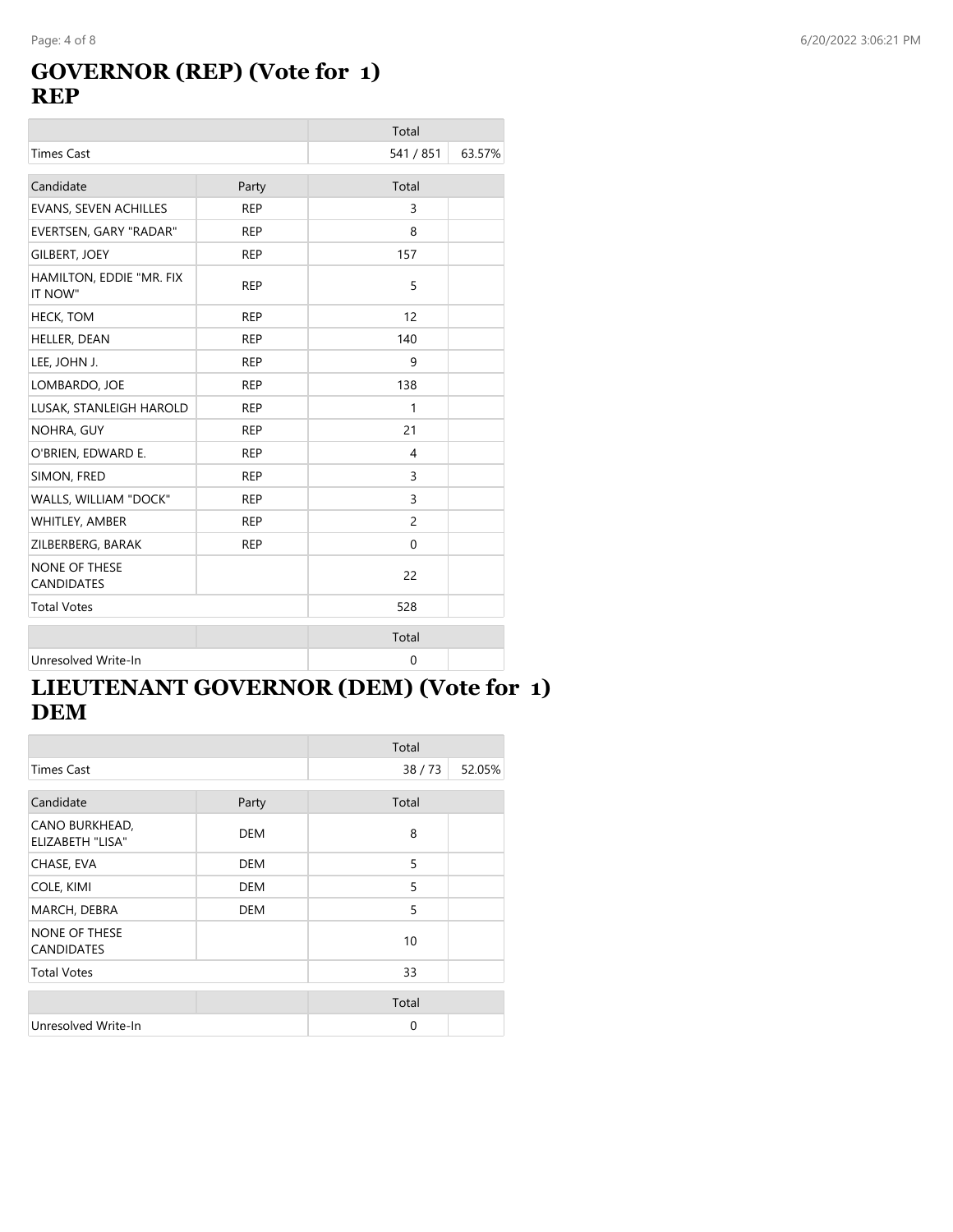#### **LIEUTENANT GOVERNOR (REP) (Vote for 1) REP**

|                                           |            | Total     |        |
|-------------------------------------------|------------|-----------|--------|
| <b>Times Cast</b>                         |            | 541 / 851 | 63.57% |
| Candidate                                 | Party      | Total     |        |
| ANTHONY, STAVROS                          | <b>REP</b> | 100       |        |
| GRADY, JR., WALTER A.<br>"TONY"           | <b>REP</b> | 96        |        |
| HAWKINS, M. KAMERON                       | <b>REP</b> | 20        |        |
| MILLER, JOHN                              | <b>REP</b> | 78        |        |
| MILLER, II, MACK                          | <b>REP</b> | 24        |        |
| PAVONE, PETER                             | <b>REP</b> | 6         |        |
| SCHWARTZ, DAN                             | <b>REP</b> | 72        |        |
| <b>NONE OF THESE</b><br><b>CANDIDATES</b> |            | 112       |        |
| <b>Total Votes</b>                        |            | 508       |        |
|                                           |            | Total     |        |
| Unresolved Write-In                       |            | 0         |        |

### **SECRETARY OF STATE (REP) (Vote for 1) REP**

|                                           |            | Total     |        |
|-------------------------------------------|------------|-----------|--------|
| <b>Times Cast</b>                         |            | 541 / 851 | 63.57% |
| Candidate                                 | Party      | Total     |        |
| DAHIR, KRISTOPHER                         | <b>REP</b> | 36        |        |
| <b>GERHARDT, JOHN CARDIFF</b>             | <b>REP</b> | 54        |        |
| HAW, JESSE                                | <b>REP</b> | 134       |        |
| KEENAN, SOCORRO                           | <b>REP</b> | 8         |        |
| MARCHANT, JIM                             | <b>REP</b> | 105       |        |
| RAMALHO, GERARD                           | <b>REP</b> | 9         |        |
| <b>SCOTTI, RICHARD</b>                    | <b>REP</b> | 40        |        |
| <b>NONE OF THESE</b><br><b>CANDIDATES</b> |            | 119       |        |
| <b>Total Votes</b>                        |            | 505       |        |
|                                           |            | Total     |        |
| Unresolved Write-In                       |            | 0         |        |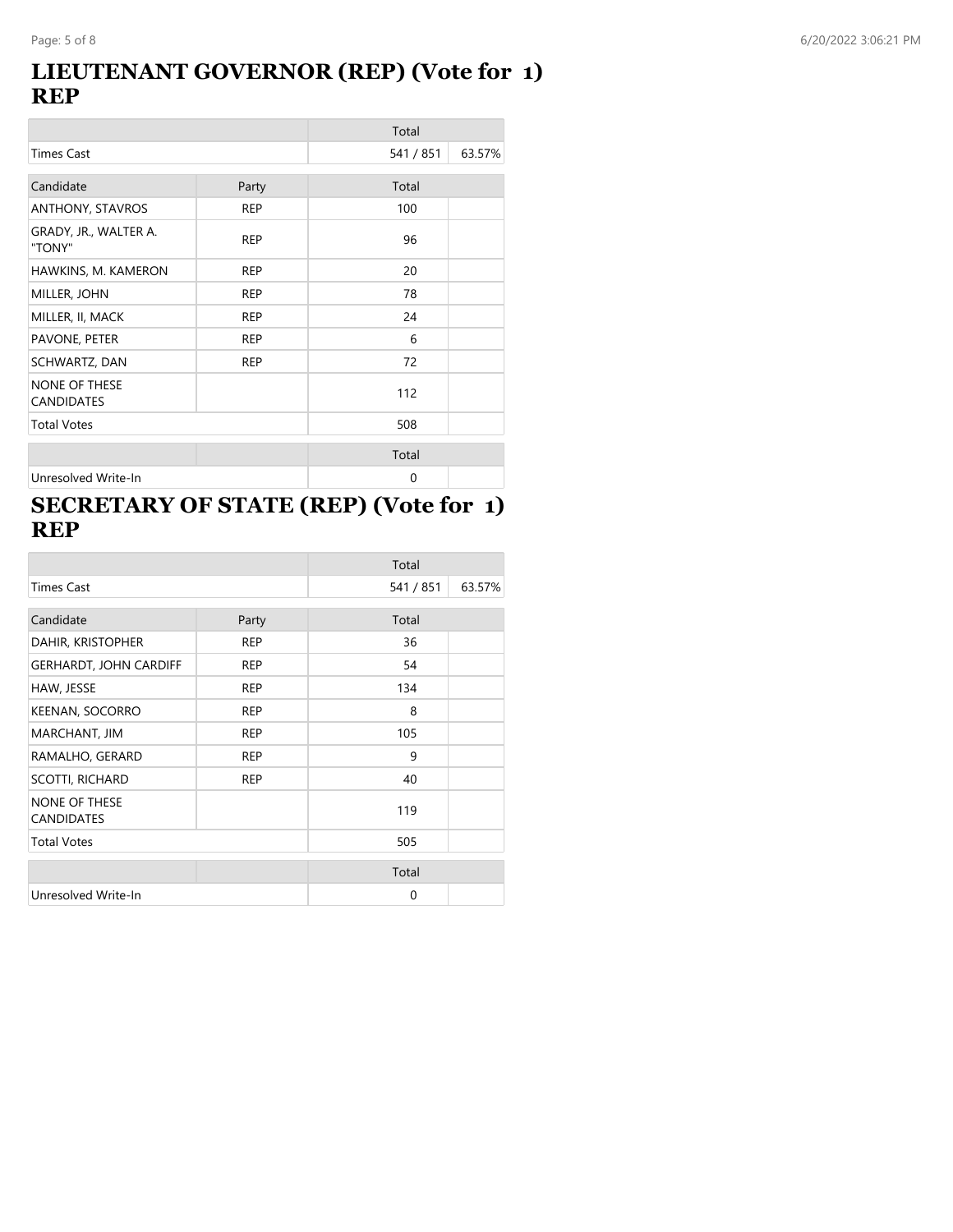#### **STATE TREASURER (REP) (Vote for 1) REP**

|                                           |            | Total     |        |
|-------------------------------------------|------------|-----------|--------|
| <b>Times Cast</b>                         |            | 541 / 851 | 63.57% |
| Candidate                                 | Party      | Total     |        |
| FIORE, MICHELE                            | <b>REP</b> | 288       |        |
| KESS, EMANUEL "MANNY"                     | <b>REP</b> | 119       |        |
| <b>NONE OF THESE</b><br><b>CANDIDATES</b> |            | 101       |        |
| <b>Total Votes</b>                        |            | 508       |        |
|                                           |            | Total     |        |
| Unresolved Write-In                       |            | 0         |        |

#### **STATE CONTROLLER (DEM) (Vote for 1) DEM**

|                                    |            | Total    |        |
|------------------------------------|------------|----------|--------|
| <b>Times Cast</b>                  |            | 38/73    | 52.05% |
| Candidate                          | Party      | Total    |        |
| COSTA, ALEX                        | <b>DEM</b> | 9        |        |
| SPIEGEL, ELLEN                     | <b>DEM</b> | 17       |        |
| NONE OF THESE<br><b>CANDIDATES</b> |            | 9        |        |
| <b>Total Votes</b>                 |            | 35       |        |
|                                    |            | Total    |        |
| Unresolved Write-In                |            | $\Omega$ |        |

#### **ATTORNEY GENERAL (REP) (Vote for 1) REP**

|                                    |            | Total       |        |
|------------------------------------|------------|-------------|--------|
| <b>Times Cast</b>                  |            | 541 / 851   | 63.57% |
| Candidate                          | Party      | Total       |        |
| <b>BLACK, TISHA</b>                | <b>REP</b> | 212         |        |
| <b>CHATTAH, SIGAL</b>              | <b>REP</b> | 182         |        |
| NONE OF THESE<br><b>CANDIDATES</b> |            | 116         |        |
| <b>Total Votes</b>                 |            | 510         |        |
|                                    |            | Total       |        |
| Unresolved Write-In                |            | $\mathbf 0$ |        |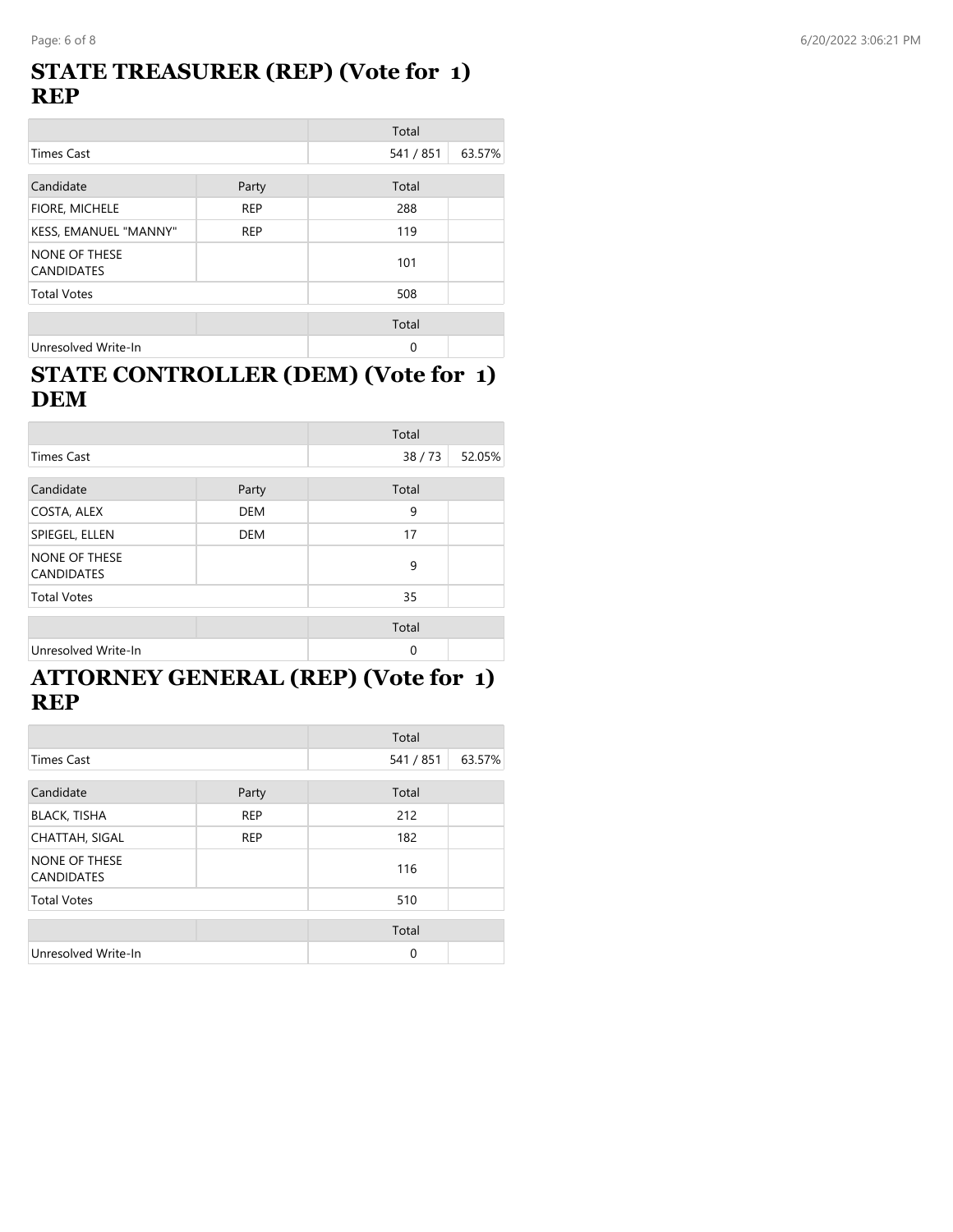#### **BOARD OF REGENTS, DISTRICT 8 (Vote for 1)**

|                                |       | Total       |        |
|--------------------------------|-------|-------------|--------|
| <b>Times Cast</b>              |       | 695 / 1,139 | 61.02% |
| Candidate                      | Party | Total       |        |
| BALTERA, JONATHAN              | NP.   | 18          |        |
| CRAWFORD, MICHELEE<br>"SHELLY" | NP.   | 70          |        |
| <b>MANFREDI, AARON</b>         | NP.   | 34          |        |
| PORTER, ELMER                  | NP.   | 398         |        |
| RICE, JOHN PATRICK             | NP.   | 62          |        |
| SMITH, STACY                   | NP.   | 48          |        |
| <b>Total Votes</b>             |       | 630         |        |
|                                |       | Total       |        |
| Unresolved Write-In            |       | 0           |        |

# **SHERIFF (Vote for 1)**

|                     |           | Total       |        |
|---------------------|-----------|-------------|--------|
| <b>Times Cast</b>   |           | 695 / 1,139 | 61.02% |
| Candidate           | Party     | Total       |        |
| CLARK, JAMES        | <b>NP</b> | 21          |        |
| HICKS, DAVID        | <b>NP</b> | 290         |        |
| WATTS, JESSE        | NP        | 368         |        |
| <b>Total Votes</b>  |           | 679         |        |
|                     |           | Total       |        |
| Unresolved Write-In |           | $\Omega$    |        |

### **BOARD OF SCHOOL TRUSTEES, SEAT 2A (Vote for 1)**

|                     |           | Total       |        |
|---------------------|-----------|-------------|--------|
| <b>Times Cast</b>   |           | 695 / 1,139 | 61.02% |
| Candidate           | Party     | Total       |        |
| POLLOCK, DILLON     | <b>NP</b> | 533         |        |
| <b>Total Votes</b>  |           | 533         |        |
|                     |           | Total       |        |
| Unresolved Write-In |           | $\Omega$    |        |

# **BOARD OF SCHOOL TRUSTEES, SEAT 2B (Vote for 1)**

|                     |       | Total       |        |
|---------------------|-------|-------------|--------|
| <b>Times Cast</b>   |       | 695 / 1,139 | 61.02% |
| Candidate           | Party | Total       |        |
| DECHAMBEAU, HALLEE  | NP.   | 539         |        |
| <b>Total Votes</b>  |       | 539         |        |
|                     |       | Total       |        |
| Unresolved Write-In |       | 0           |        |